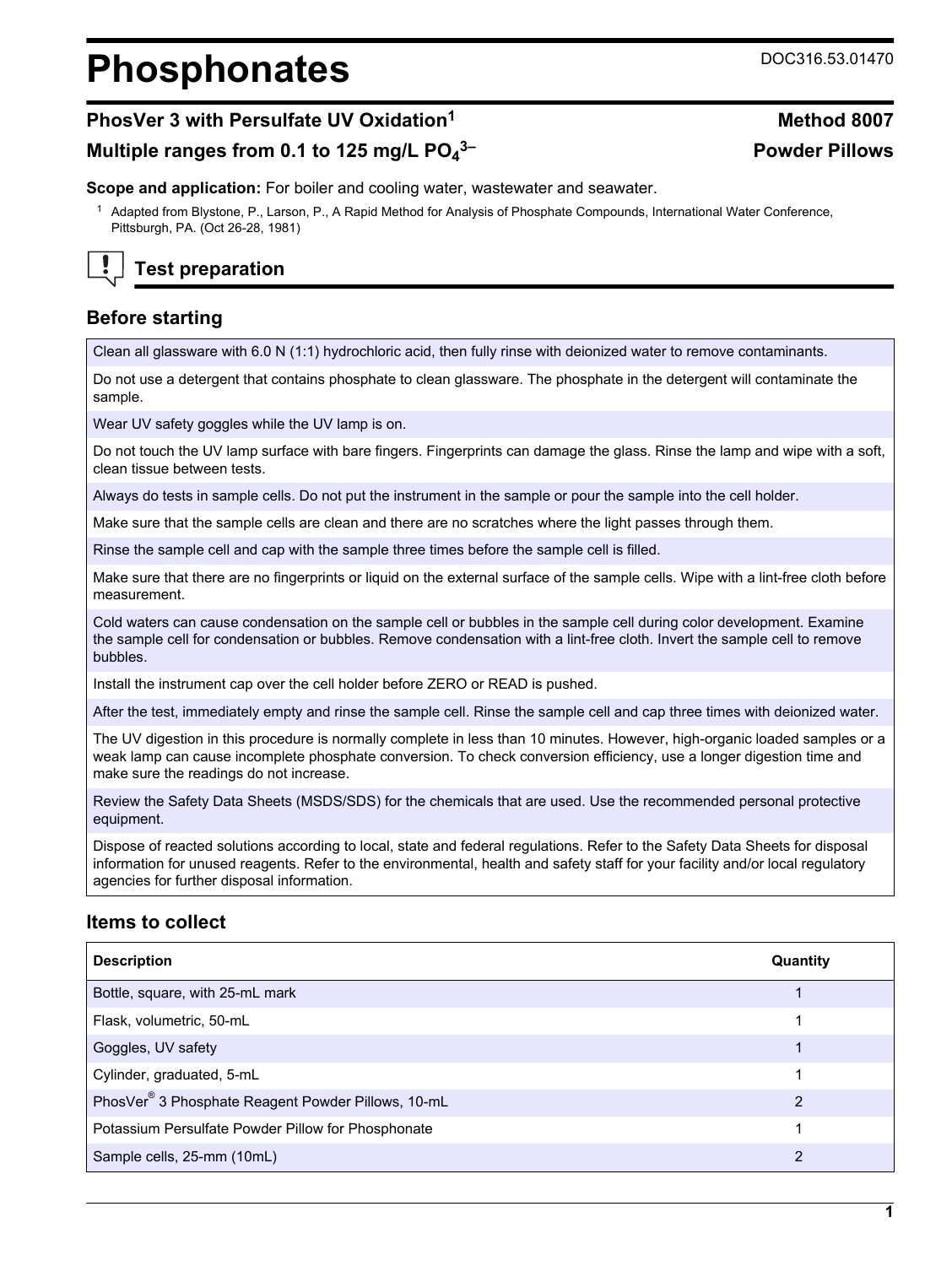#### **Items to collect (continued)**

| <b>Description</b>        | Quantity |
|---------------------------|----------|
| Water, deionized          | varies   |
| UV lamp with power supply |          |

Refer to [Consumables and replacement items](#page-5-0) on page 6 for order information.

#### **Sample collection and storage**

- Collect samples in clean glass or plastic bottles that have been cleaned with 6 N (1:1) (50%) hydrochloric acid and rinsed with deionized water.
- Do not use a commerical detergent to clean the sample bottles. The phosphate in the detergent will contaminate the sample.
- To preserve samples for later analysis, adjust the sample pH to less than 2 with concentrated sulfuric acid (approximately 2 mL per liter). No acid addition is necessary if the sample is tested immediately.
- Keep the preserved samples at or below 6 °C (43 °F) for a maximum of 24 hours.
- Let the sample temperature increase to room temperature before analysis.
- Before analysis, adjust the pH to 7 with 5 N sodium hydroxide solution.
- Correct the test result for the dilution caused by the volume additions.

#### **Powder pillow procedure with UV photolysis**



**1.** Select the sample size from [Table 1](#page-3-0) on page 4. Use a pipet to add the correct volume of sample into the supplied 50‑mL volumetric flask or a 50‑mL graduated cylinder. If necessary, dilute the sample to 50 mL with deionized water and mix well.

| 0 <sub>m1</sub> |
|-----------------|
|-----------------|

**2. Prepare the blank:** Fill a sample cell to the 10-mL mark with the diluted sample from step 1.

**3. Prepare the digested sample:** Pour 25‑mL of the diluted sample from step 1 into a mixing bottle.



**4.** Add the contents of one Potassium Persulfate for Phosphonate Powder Pillow to the sample.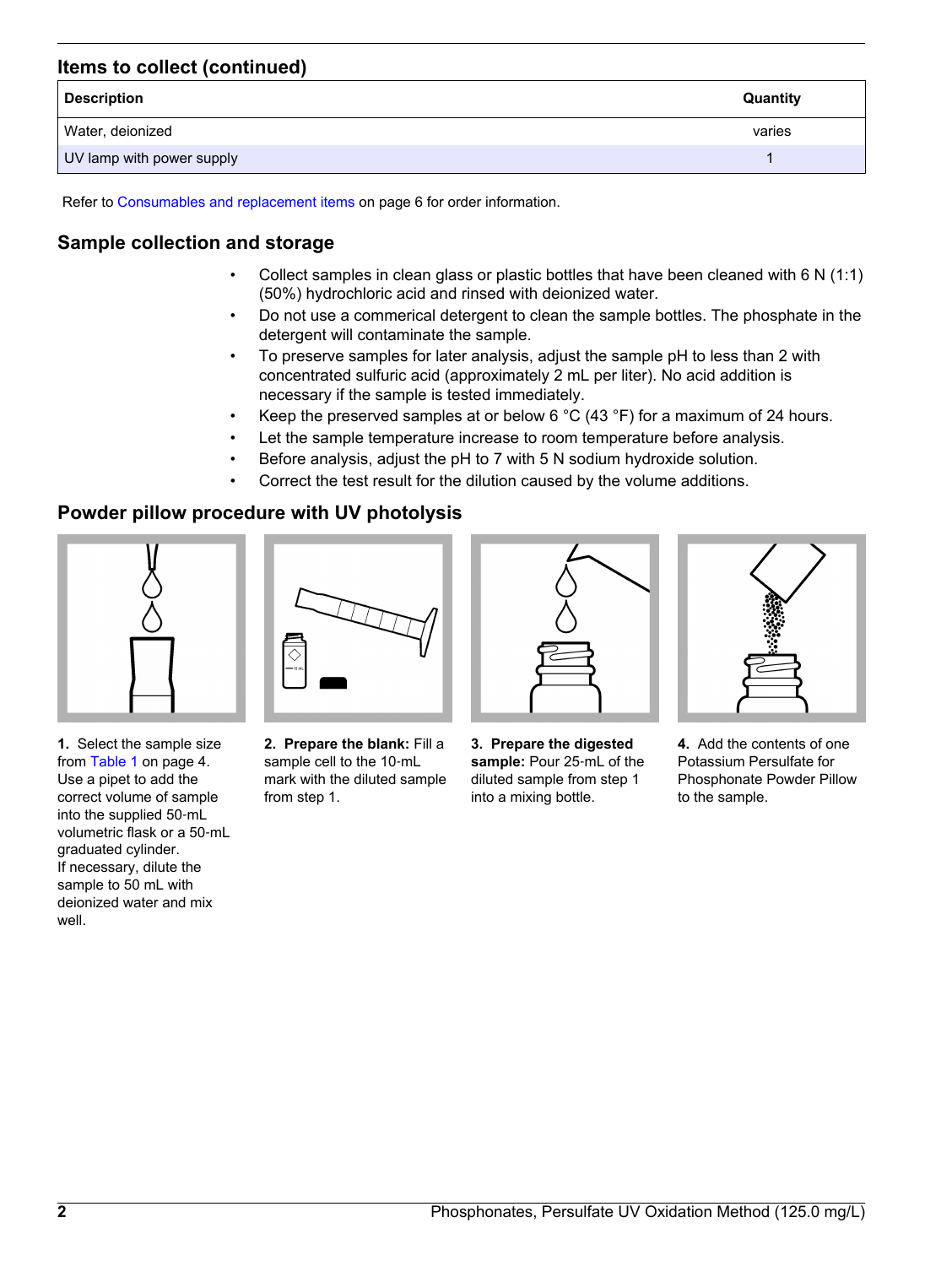



**5.** Swirl to mix. **6.** Put on UV safety goggles.



**7.** Put the ultraviolet lamp into the mixing bottle. Turn on the UV lamp.



**8.** Set and start a timer for 10 minute. A 10‑minute reaction time starts. Phosphonates are converted to orthophosphate in this step.



**9.** When the timer expires, turn off the UV lamp. Remove the UV lamp from the sample.

*Note: If the sample is hot, let the sample decrease to room temperature.*



**10. Prepare the sample:** Fill a second sample cell to the 10‑mL mark with the digested sample.



**11.** Add the contents of one PhosVer 3 Phosphate Reagent Powder Pillow to both the blank and the prepared sample.



**12.** Immediately swirl both cells vigorously for 20–30 seconds to mix. Some powder may not dissolve.

A blue color will show if phosphate is in the sample. Both the sample and the blank may show color.



**13.** Set and start a timer for 2 minutes. A 2‑minute reaction time starts. If the sample temperature is less than 15 °C (59 °F), wait 4 minutes for color development.



**14.** Set the instrument to channel 2.

For DR300, push the up arrow button. For PCII, push the menu button, checkmark button, then the menu button again.



**15.** When the timer expires, clean the blank sample cell. Complete the rest of the steps in this procedure within 3 minutes.



**16.** Insert the blank into the cell holder. Point the diamond mark on the sample cell toward the keypad.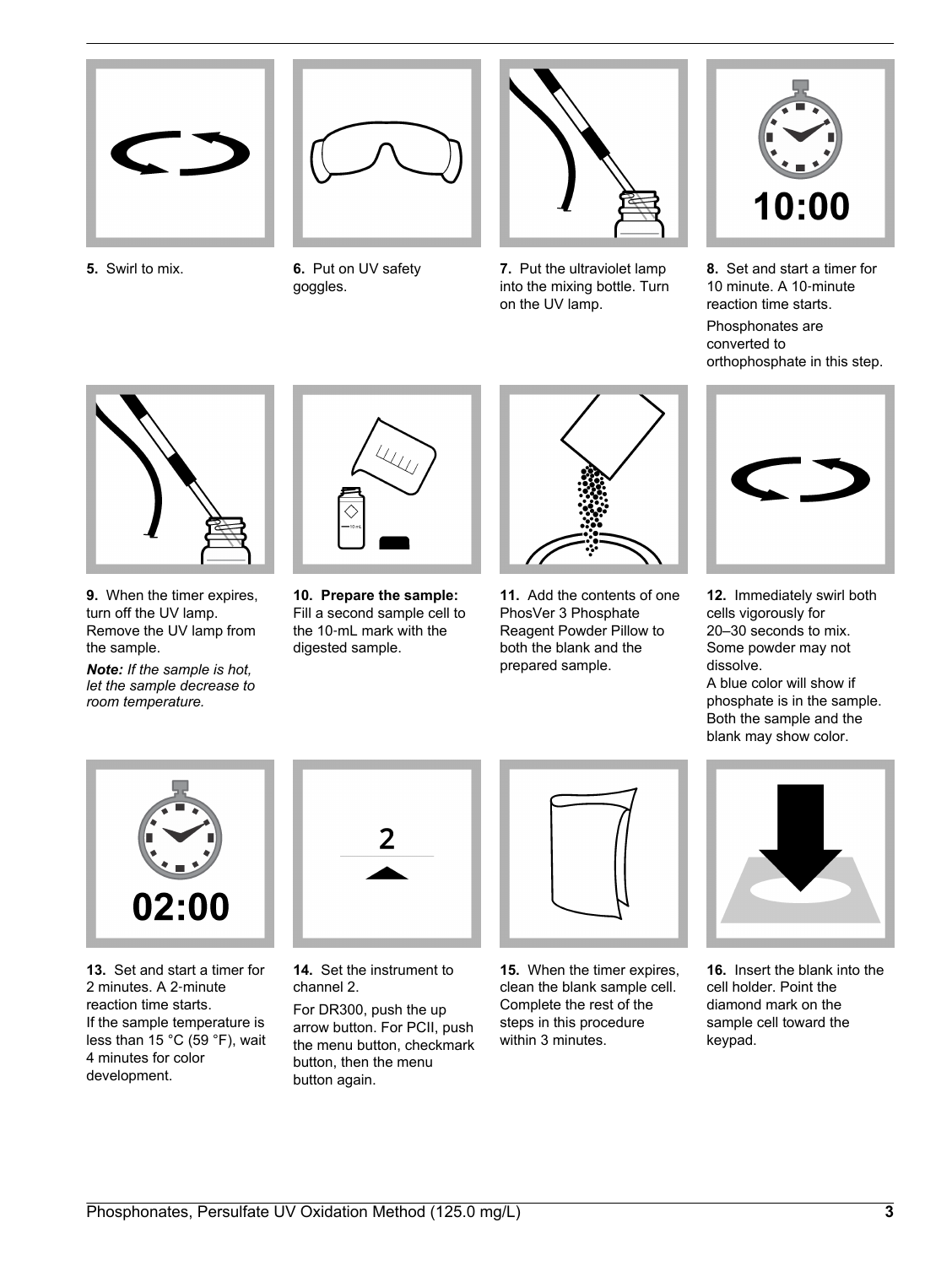<span id="page-3-0"></span>

**17.** Install the instrument cap over the cell holder.



**21.** Insert the prepared sample into the cell holder. Point the diamond mark on the sample cell toward the keypad.



**18.** Push **ZERO**. The display shows "0.0"



**22.** Install the instrument cap over the cell holder.



**19.** Remove the sample cell from the cell holder.



**23.** Push **READ**. Results show in mg/L  $PO<sub>4</sub><sup>3–</sup>$ .



**20.** Clean the prepared sample cell.



**24.** Multiply the results by the applicable sample volume multiplier in Table 1 on page 4 for the phosphonate concentration. Refer to Table 2 on page 4 to report results as the phosphonate compound.

#### **Select the sample volume and multiplier**

Use the expected phosphonate concentration to select a sample volume (refer to Table 1). Use the multiplier to adjust the test result (in mg/L  $PO<sub>4</sub><sup>3–</sup>$ ) for the sample volume that was used.

| Expected range (mg/L phosphonate) | Sample volume (mL) | <b>Multiplier</b> |
|-----------------------------------|--------------------|-------------------|
| $0 - 2.5$                         | 50                 | 0.1               |
| $0 - 5$                           | 25                 | 0.2               |
| $0 - 12.5$                        | 10                 | 0.5               |
| $0 - 25$                          | 5                  |                   |
| $0 - 125$                         |                    | 5                 |

**Table 1 Expected phosphonate range with multiplier**

#### **Convert phosphate to phosphonate**

To convert the final test result from mg/L  $PO<sub>4</sub><sup>3–</sup>$  to active phosphonate, multiply the final test result by the applicable conversion factor in Table 2.

**Table 2 Conversion factors by phosphonate type**

| <b>Phosphonate type</b> | <b>Conversion factor</b> |  |
|-------------------------|--------------------------|--|
| <b>DETPMPA</b>          | 1.207                    |  |
| <b>EDTMPA</b>           | 1.148                    |  |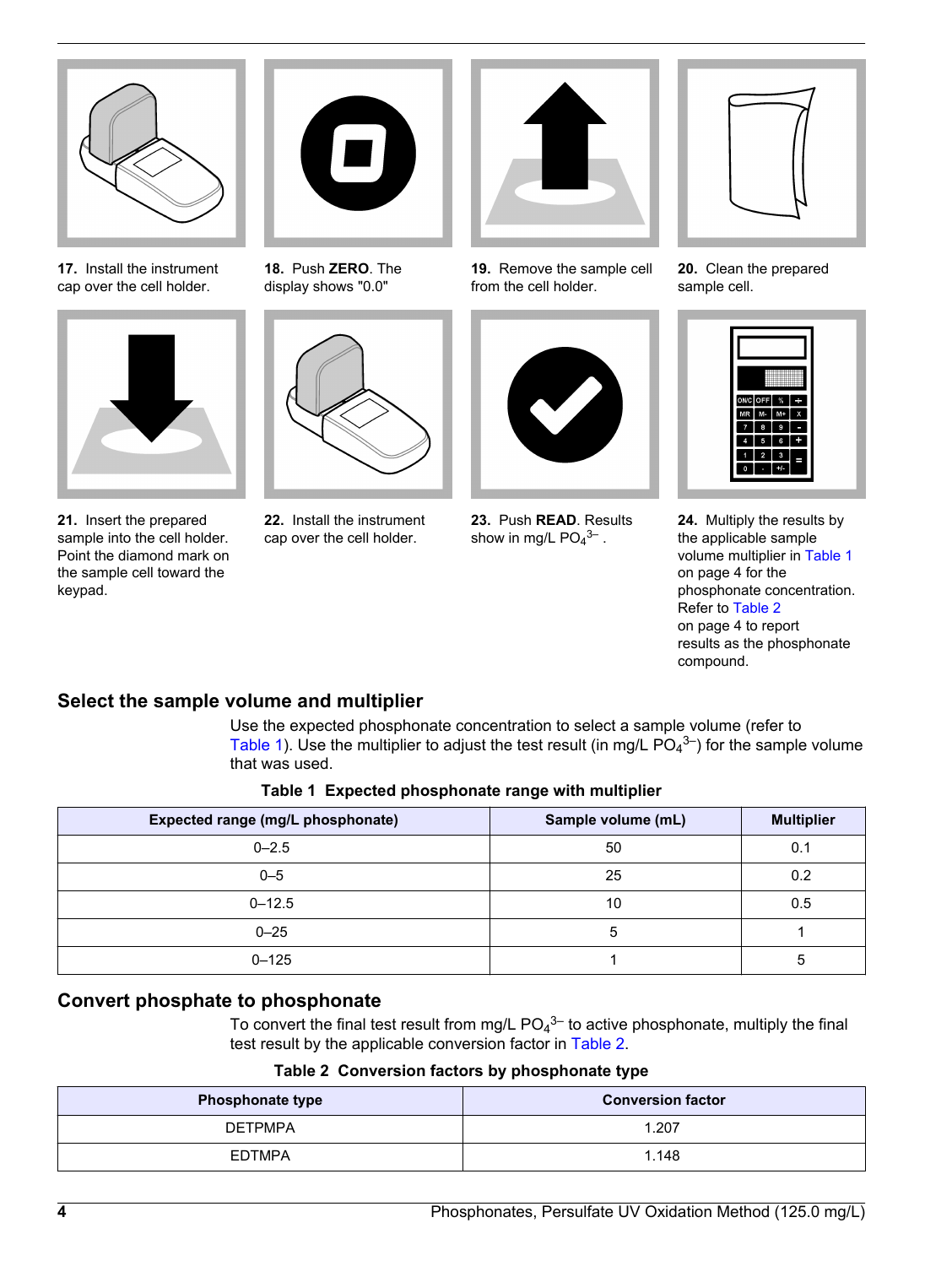#### **Table 2 Conversion factors by phosphonate type (continued)**

| <b>Phosphonate type</b> | <b>Conversion factor</b> |
|-------------------------|--------------------------|
| <b>HEDPA</b>            | 1.085                    |
| <b>HMDTMPA</b>          | 1.295                    |
| <b>HPA</b>              | 1.49                     |
| <b>NTP</b>              | 1.05                     |
| <b>PBTC</b>             | 2.84                     |

#### **Interferences**

Interference levels decrease as the sample size increases. For example, copper does not interfere at or below 100 mg/L for a 5.00 mL sample. If the sample volume is increased to 10 mL, copper will begin to interfere above 50 mg/L.

| <b>Interfering substance</b>                 | Interference level (5-mL sample)                                                                                |
|----------------------------------------------|-----------------------------------------------------------------------------------------------------------------|
| Aluminum                                     | 100 mg/L                                                                                                        |
| Arsenate                                     | Interferes at all levels                                                                                        |
| Benzotriazole                                | 10 mg/L                                                                                                         |
| Bicarbonate                                  | 1000 mg/L                                                                                                       |
| <b>Bromide</b>                               | 100 mg/L                                                                                                        |
| Calcium                                      | 5000 mg/L                                                                                                       |
| <b>CDTA</b>                                  | 100 mg/L                                                                                                        |
| Chloride                                     | 5000 mg/L                                                                                                       |
| Chromate                                     | 100 mg/L                                                                                                        |
| Copper                                       | 100 mg/L                                                                                                        |
| Cyanide                                      | 100 mg/L (Increase the UV digestion to 30 minutes.)                                                             |
| Diethanoldithiocarbamate                     | 50 mg/L                                                                                                         |
| <b>EDTA</b>                                  | 100 mg/L                                                                                                        |
| Iron                                         | 200 mg/L                                                                                                        |
| Nitrate                                      | 200 mg/L                                                                                                        |
| <b>NTA</b>                                   | 250 mg/L                                                                                                        |
| Orthophosphate                               | 15 mg/L                                                                                                         |
| Phosphites and organophosphorus compounds    | Reacts quantitatively. Metaphosphates and polyphosphates do not interfere.                                      |
| Silica                                       | 500 mg/L                                                                                                        |
| Silicate                                     | 100 mg/L                                                                                                        |
| Sulfate                                      | 2000 mg/L                                                                                                       |
| Sulfide                                      | Interferes at all levels                                                                                        |
| Sulfite                                      | 100 mg/L                                                                                                        |
| Thiourea                                     | 10 mg/L                                                                                                         |
| Highly buffered samples or extreme sample pH | Can prevent the correct pH adjustment (of the sample) by the reagents.<br>Sample pretreatment may be necessary. |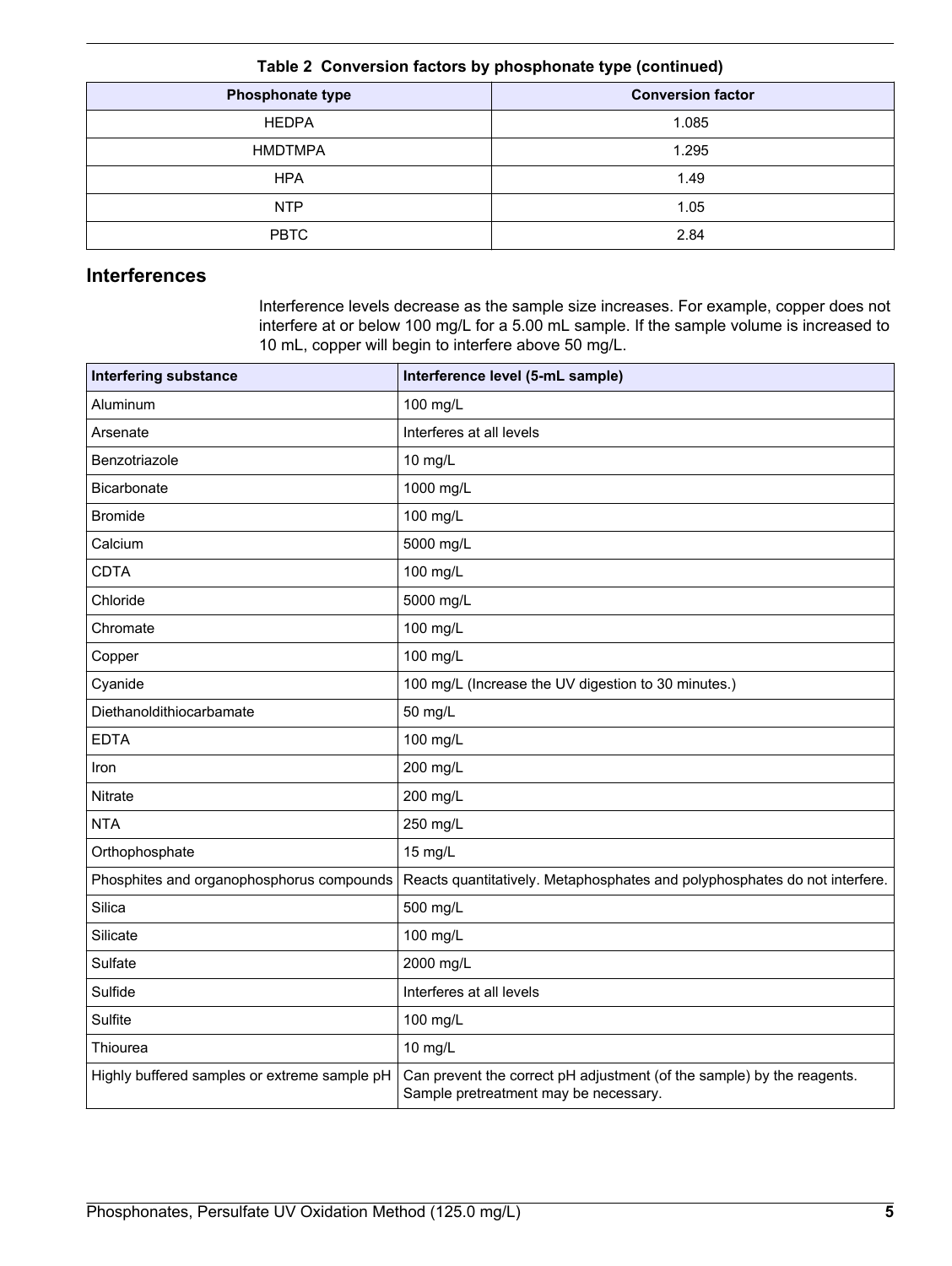#### <span id="page-5-0"></span>**Accuracy check**

#### **Standard additions method**

Use the standard additions method to validate the test procedure, reagents and instrument and to find if there is an interference in the sample. Items to collect:

- Phosphate Standard Solution, 10-mL Voluette<sup>®</sup> Ampule, 50 mg/L PO<sub>4</sub><sup>3</sup>
- Graduated cylinder, 50-mL
- Ampule breaker
- Volumetric flasks, 50-mL (3x)
- Pipet, TenSette<sup>®</sup>, 0.1–1.0 mL and tips
- **1.** Prepare three spiked samples: use the graduated cylinder to add equal portions of fresh sample to the three volumetric flasks. Refer to [Table 1](#page-3-0) on page 4 to select the sample volume. Use the same volume that was used when the test was done on samples.
- **2.** Use the TenSette pipet to add 0.1 mL, 0.2 mL and 0.3 mL of the standard solution, respectively, to the three water samples.
- **3.** Add deionized water to the three volumetric flasks to the 50-mL mark. Mix well.
- **4.** Use the test procedure to measure the concentration of each of the spiked samples. The expected phosphate concentration reading increase is 1.0 mg/L for each 0.1 mL of standard that is added (due to a dilution factor of 10 in the calibration).

#### **Standard solution method**

To validate the colorimetric portion of the procedure (without digestion), use a phosphate standard solution for the sample and deionized water for the blank. Add the PhosVer 3 reagent directly to 10 mL of the phosphate standard solution and to the blank. The expected result is 10 times the value of the standard solution due to a built-in dilution factor of 10 in the calibration.

Items to collect:

- Phosphate Standard Solution, 1 mg/L (the expected result is 10 mg/L if 10 mL is used)
- **1.** Use the test procedure to measure the concentration of the standard solution.
- **2.** Compare the expected result to the actual result.

*Note: The factory calibration can be adjusted slightly with the standard calibration adjust option so that the instrument shows the expected value of the standard solution. The adjusted calibration is then used for all test results. This adjustment can increase the test accuracy when there are small variations in the reagents or instruments.*

#### **Summary of method**

In the phosphonate procedure, a UV-catalyzed oxidation converts phosphonate to orthophosphate. The orthophosphate is then quantified with the PhosVer 3 method. The orthophosphate concentration of the sample is subtracted by doing the orthophosphate test on the blank.

#### **Consumables and replacement items**

#### **Required reagents**

| <b>Description</b>             | <b>Quantity/test</b> | Unit      | Item no. |
|--------------------------------|----------------------|-----------|----------|
| Water, deionized               | varies               | 4         | 27256    |
| Phosphonate Reagent Set, 10 mL |                      | 100 tests | 2429700  |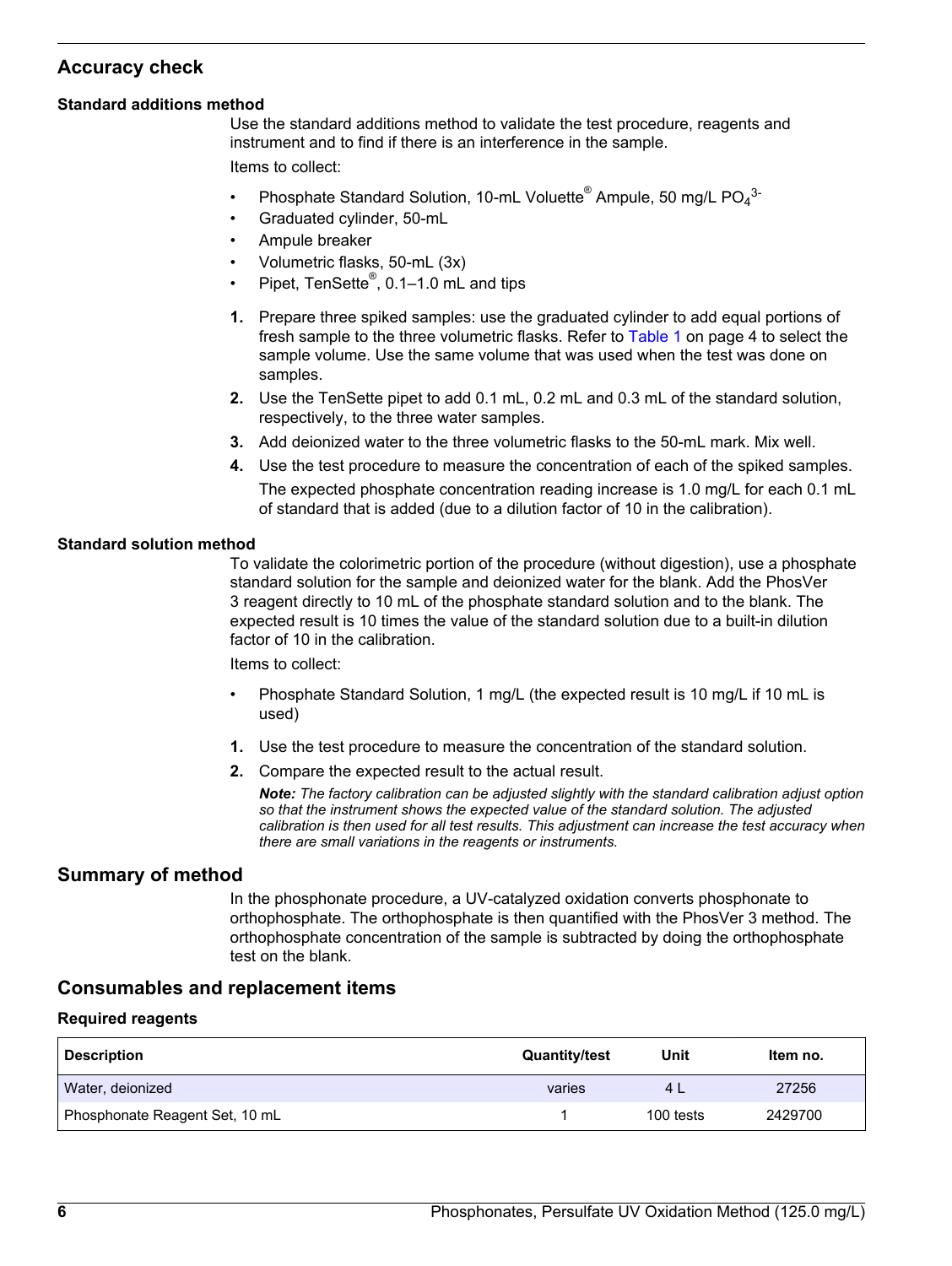### **Consumables and replacement items (continued)**

| <b>Description</b>                                                          | <b>Quantity/test</b> | Unit          | Item no. |
|-----------------------------------------------------------------------------|----------------------|---------------|----------|
| Includes:                                                                   |                      |               |          |
| PhosVer <sup>®</sup> 3 Phosphate Reagent Powder Pillow <sup>1</sup> , 10 mL |                      | $100$ /pkq    | 2106069  |
| Potassium Persulfate Powder Pillow for Phosphonate                          |                      | $100$ /p $kg$ | 2084769  |

#### **Required apparatus**

| <b>Description</b>                                    | <b>Quantity/test</b> | Unit  | Item no. |
|-------------------------------------------------------|----------------------|-------|----------|
| Sample cells, 10-mL round, 25 mm x 60 mm              | $\overline{2}$       | 6/pkg | 2427606  |
| Flask, volumetric, polypropylene, 50-mL               | 1                    | each  | 1406041  |
| Mixing cylinder, graduated, 50 mL, with glass stopper |                      | each  | 189641   |
| Bottle, mixing, square glass, 29-mL                   |                      | 6/pkg | 43906    |
| UV safety goggles                                     |                      | each  | 2113400  |
| Cylinder, graduated, 5-mL                             |                      | each  | 50897    |
| UV lamp with power supply, 115 VAC                    |                      | each  | 2082800  |
| 0 <sub>R</sub>                                        |                      |       |          |
| UV lamp with power supply, 230 VAC                    |                      | each  | 2082802  |

#### **Recommended standards**

| <b>Description</b>                                                        | Unit   | Item no. |
|---------------------------------------------------------------------------|--------|----------|
| Phosphate Standard Solution, 1 mg/L as $PO_4^{3-}$                        | 500 mL | 256949   |
| Phosphate Standard Solution, 50-mg/L, 10-mL Voluette <sup>®</sup> Ampules | 16/pkg | 17110    |

#### **Optional reagents and apparatus**

| <b>Description</b>                                     | <b>Unit</b>   | Item no. |
|--------------------------------------------------------|---------------|----------|
| Hydrochloric Acid Solution, 6 N (1:1)                  | 500 mL        | 88449    |
| Sulfuric Acid, concentrated, ACS                       | 500 mL        | 97949    |
| Sodium Hydroxide Standard Solution, 5 N                | 100 mL MDB    | 245032   |
| Thermometer, non-mercury, $-10$ to $+225$ °C           | each          | 2635700  |
| Ampule Breaker, 10-mL Voluette® Ampules                | each          | 2196800  |
| Graduated cylinder, 50 mL                              | each          | 50841    |
| Flask, volumetric, 50 mL                               | each          | 1457441  |
| Pipet, TenSette <sup>®</sup> , 0.1-1.0 mL              | each          | 1970001  |
| Pipet tips for TenSette <sup>®</sup> Pipet, 0.1-1.0 mL | $50$ /p $kg$  | 2185696  |
| Pipet tips for TenSette <sup>®</sup> Pipet, 0.1-1.0 mL | 1000/pkg      | 2185628  |
| Paper, pH, 0-14 pH range                               | $100$ /p $kg$ | 2601300  |
| UV Lamp, shortwave, pencil type                        | each          | 2671000  |
| Power supply, 115 V/60 Hz                              | each          | 2670700  |
| Power supply, 220 V/50 Hz                              | each          | 2670702  |

<sup>1</sup> PhosVer is a registered trademark of Hach Company.

Phosphonates, Persulfate UV Oxidation Method (125.0 mg/L) **7**